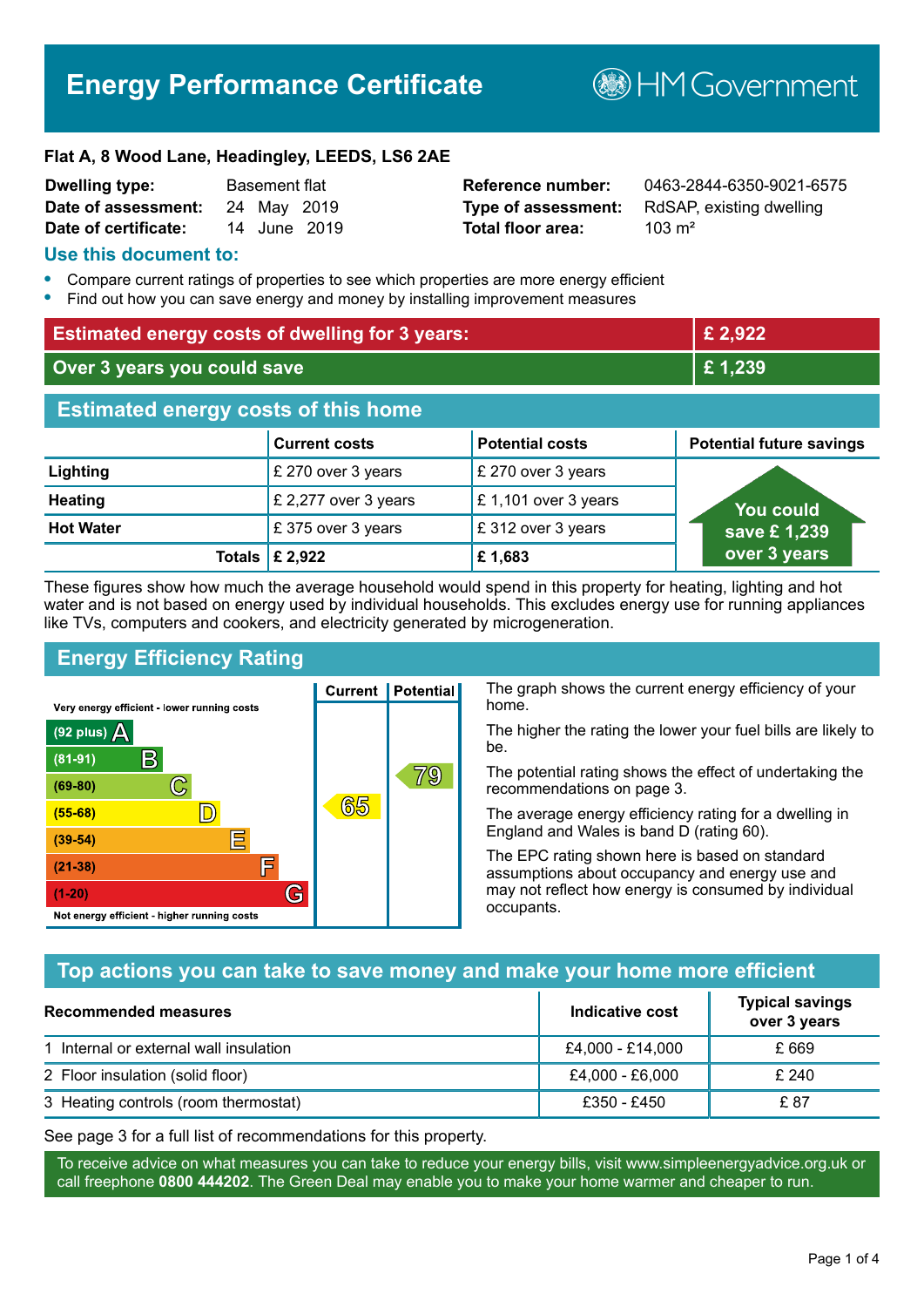### **Summary of this home's energy performance related features**

| <b>Element</b>        | <b>Description</b>                             | <b>Energy Efficiency</b> |
|-----------------------|------------------------------------------------|--------------------------|
| Walls                 | Solid brick, as built, no insulation (assumed) | $\star$ * * * *          |
| Roof                  | (another dwelling above)                       |                          |
| Floor                 | Solid, no insulation (assumed)                 |                          |
| Windows               | Fully double glazed                            | ★★★☆☆                    |
| Main heating          | Boiler and radiators, mains gas                | ★★★★☆                    |
| Main heating controls | Programmer, TRVs and bypass                    | ★★★☆☆                    |
| Secondary heating     | None                                           |                          |
| Hot water             | From main system                               | ★★★★☆                    |
| Lighting              | Low energy lighting in 80% of fixed outlets    | *****                    |

Current primary energy use per square metre of floor area: 253 kWh/m² per year

The assessment does not take into consideration the physical condition of any element. 'Assumed' means that the insulation could not be inspected and an assumption has been made in the methodology based on age and type of construction.

#### **Low and zero carbon energy sources**

Low and zero carbon energy sources are sources of energy that release either very little or no carbon dioxide into the atmosphere when they are used. Installing these sources may help reduce energy bills as well as cutting carbon. There are none provided for this home.

#### **Your home's heat demand**

For most homes, the vast majority of energy costs derive from heating the home. Where applicable, this table shows the energy that could be saved in this property by insulating the loft and walls, based on typical energy use (shown within brackets as it is a reduction in energy use).

| <b>Heat demand</b>           | <b>Existing dwelling</b> | Impact of loft<br>insulation | Impact of cavity<br>wall insulation | Impact of solid<br>wall insulation |
|------------------------------|--------------------------|------------------------------|-------------------------------------|------------------------------------|
| Space heating (kWh per year) | 11.218                   | N/A                          | N/A                                 | (3,939)                            |
| Water heating (kWh per year) | 2,247                    |                              |                                     |                                    |

You could receive Renewable Heat Incentive (RHI) payments and help reduce carbon emissions by replacing your existing heating system with one that generates renewable heat, subject to meeting minimum energy efficiency requirements. The estimated energy required for space and water heating will form the basis of the payments. For more information, search for the domestic RHI on the www.gov.uk website.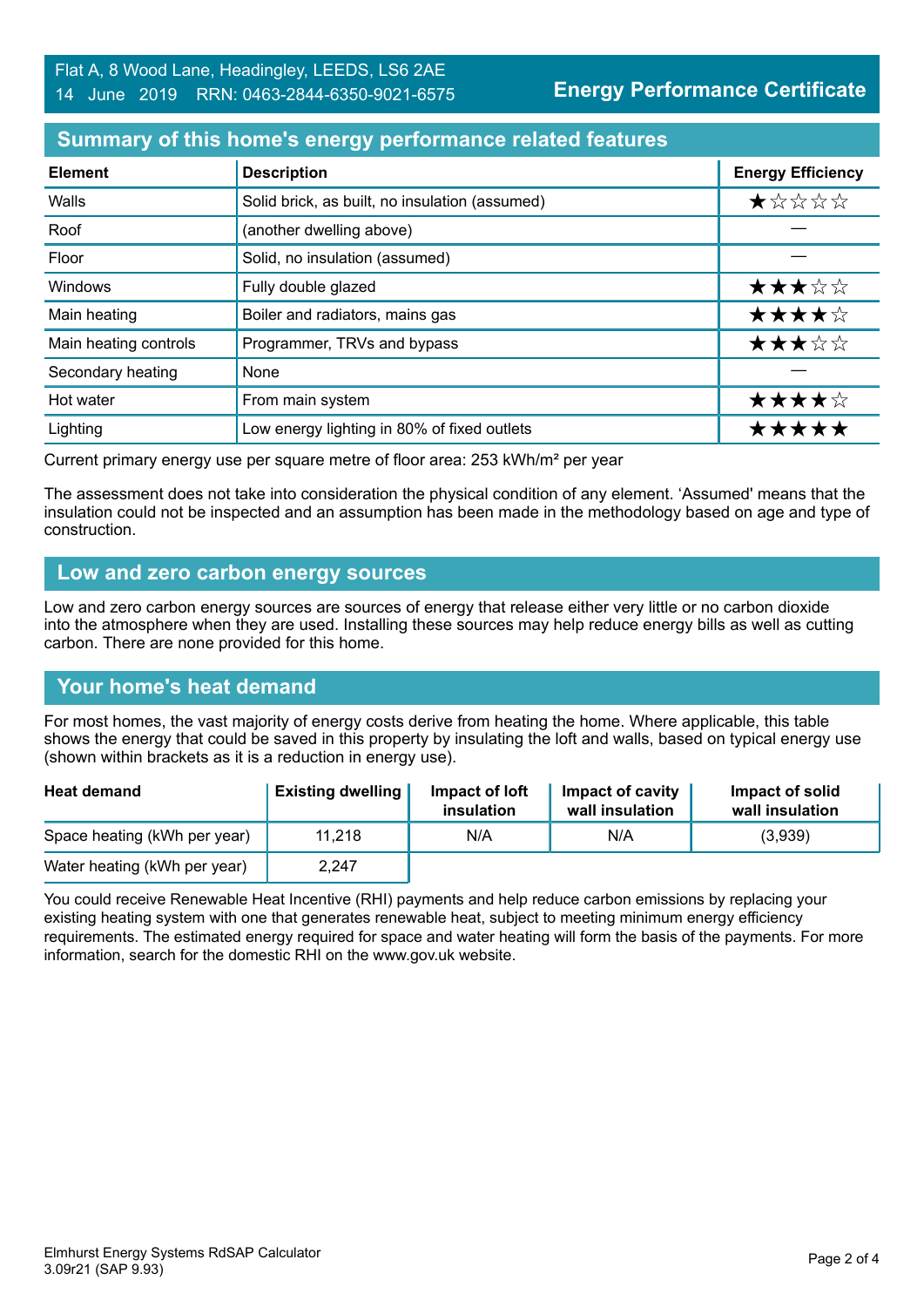#### Flat A, 8 Wood Lane, Headingley, LEEDS, LS6 2AE 14 June 2019 RRN: 0463-2844-6350-9021-6575

#### **Recommendations**

The measures below will improve the energy performance of your dwelling. The performance ratings after improvements listed below are cumulative; that is, they assume the improvements have been installed in the order that they appear in the table. To receive advice on what measures you can take to reduce your energy bills, visit www.simpleenergyadvice.org.uk or call freephone 0800 444202. Before installing measures, you should make sure you have secured the appropriate permissions, where necessary. Such permissions might include permission from your landlord (if you are a tenant) or approval under Building Regulations for certain types of work.

| <b>Recommended measures</b>               | <b>Indicative cost</b> | <b>Typical savings</b><br>per year | <b>Rating after</b><br>improvement |
|-------------------------------------------|------------------------|------------------------------------|------------------------------------|
| Internal or external wall insulation      | £4,000 - £14,000       | £ 223                              | C73                                |
| Floor insulation (solid floor)            | £4,000 - £6,000        | £80                                | C75                                |
| Heating controls (room thermostat)        | £350 - £450            | £29                                | C76                                |
| Replace boiler with new condensing boiler | £2,200 - £3,000        | £ 83                               | $\mathbf{C}79$                     |

### **Alternative measures**

There are alternative measures below which you could also consider for your home.

- **•** Biomass boiler (Exempted Appliance if in Smoke Control Area)
- **•** Micro CHP

# **Financial Support and the Green Deal**

Green Deal Finance allows you to pay for some of the cost of your improvements in instalments under a Green Deal Plan (note that this is a credit agreement, but with instalments being added to the electricity bill for the property). The availability of a Green Deal Plan will depend upon your financial circumstances. There is a limit to how much Green Deal Finance can be used, which is determined by how much energy the improvements are estimated to **save** for a 'typical household'.

You may also be able to obtain support towards repairs or replacements of heating systems and/or basic insulation measures under the ECO scheme, provided that you are in receipt of qualifying benefits or tax credits. To learn more about this scheme and the rules about eligibility, visit www.simpleenergyadvice.org.uk or call freephone **0800 444202** for England and Wales.